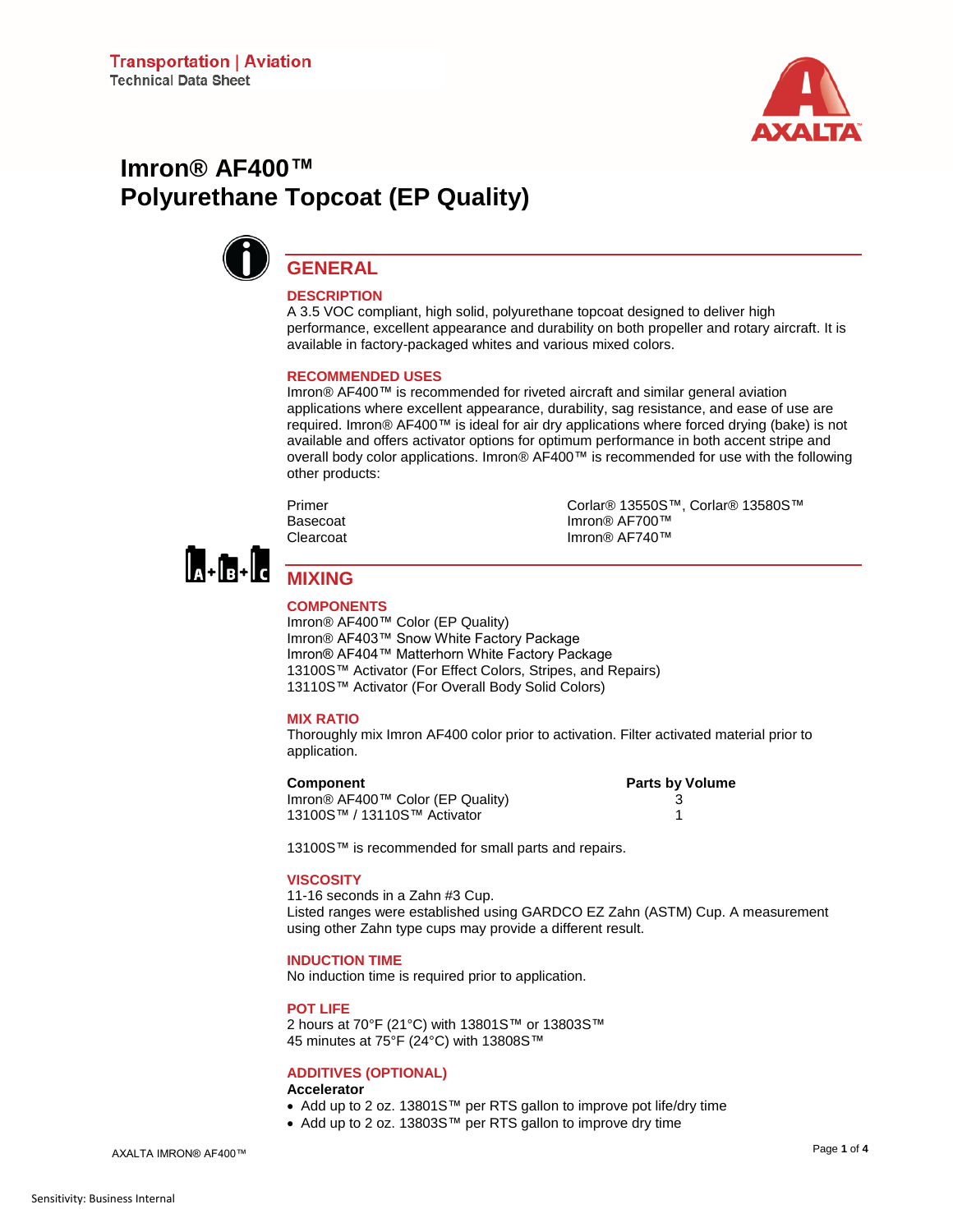• Add up to 1 oz. 13808S™ per RTS gallon for fast dry; limited area work

#### **Anti-crater (solid color only)**

• Add up to 1 oz. 13813S™ per RTS gallon

### **For Reduced Gloss**

• Use PT196™ Flattener

Adding 2 oz. 13801S™ or 13803S™ per RTS gallon is recommended for most all applications to provide longer pot life.



# **APPLICATION**

### **SUBSTRATES AND SURFACE PREPARATION**

Surface preparation is critical to topcoat appearance. Primer should be properly applied and cured according to product recommendations. Surfaced substrate should be DA sanded with 280-grit or finer for best appearance. Substrate should always be thoroughly wiped/tacked immediately prior to topcoat application.

### **ENVIRONMENTAL CONDITIONS**

Substrate and ambient temperature must be between 50°F (10°C) and 110°F (43°C). The substrate must be at least  $5^{\circ}F(3^{\circ}C)$  above the dew point. Relative humidity should be below 90%. Heating activated material above 110°F (43°C) may cause gelation. For optimum appearance spray Imron AF400 at 75°F (24°C) or warmer.

#### **GUN SETUP**

Imron® AF400™ can be applied with conventional, HVLP, Air-Assisted Airless, and Electrostatic Spray equipment using pressure or gravity fluid delivery.

# **Conventional Fluid Tip**

## **HVLP**

# **FLUID DELIVERY**

Conventional 8-10 oz./minute HVLP 8-10 oz./minute

### **AIR PRESSURE**

Pressure Pot 1.0mm-1.4mm (.039"-.055") Gravity Feed 1.2 mm-1.6 mm (.047"-.063")

Pressure Pot 1.0 mm-1.4 mm (.039"-.055") Gravity Feed 1.2 mm-1.6 mm (.047"-.063")

Conventional 50-60 psi atomizing air HVLP 25-30 psi atomizing air

### **APPLICATION**

- Spray a medium wet first coat followed by a second medium wet second coat after a 30 second to 5-minute flash time to achieve 2.0-2.5 mils dry film build.
- Effect colors should be applied using 13100S™ activator utilizing the same technique as above with the option of a control coat applied 10-12 inches from substrate immediately following the second medium wet coat to minimize mottling or tiger stripping.

#### **CLEANUP SOLVENTS**

Axalta 107™ Low VOC Gun & Equipment Cleaner Axalta 105™ Gun & Equipment Cleaner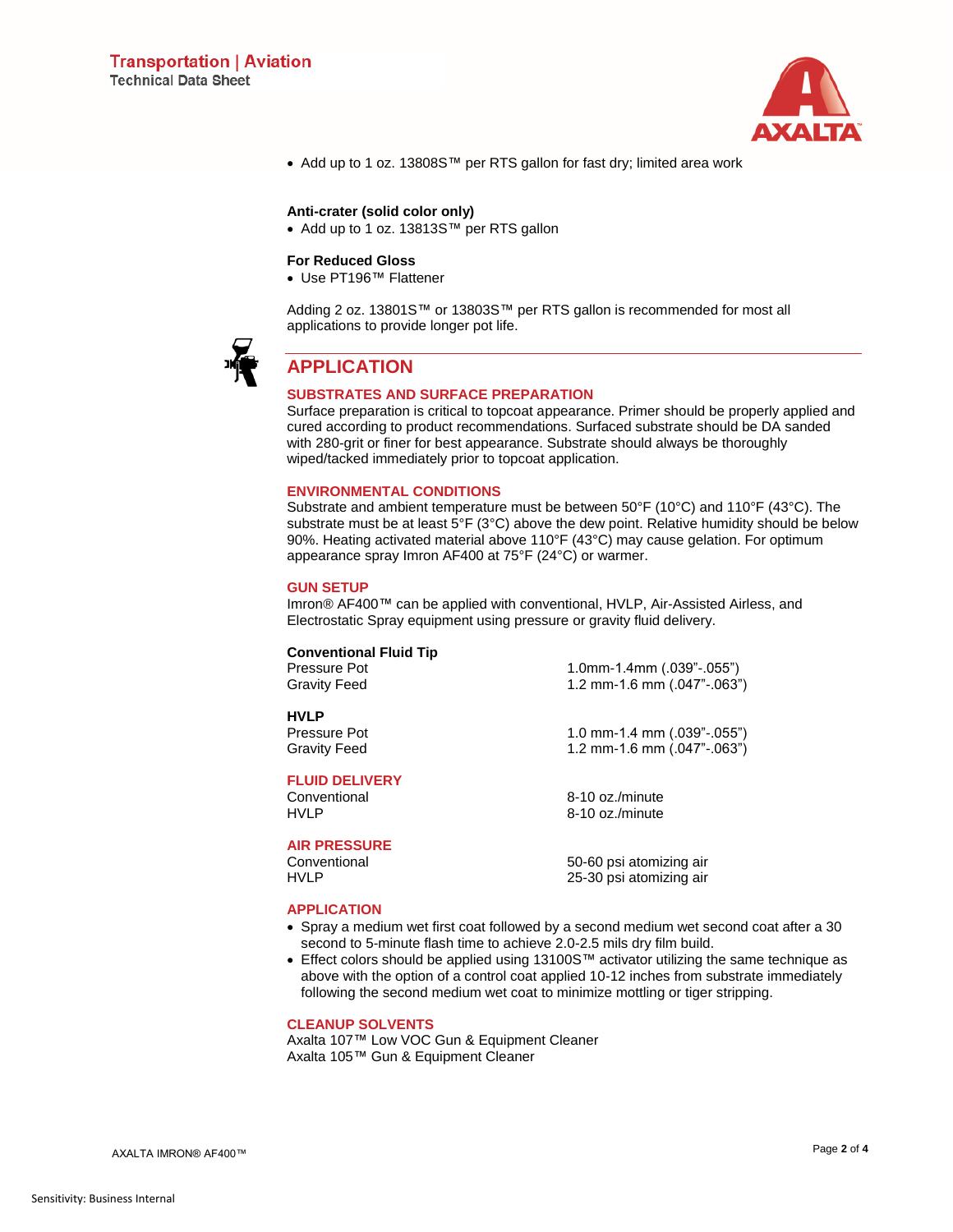



# **DRY TIMES**

**AIR DRY**

At 70°F (21°C) with 2 oz. 13803S™ per ready-to-spray gallon<br>Drv to Touch 2 - 2-3 hours Dry to Touch Dry to Tape **4-7** hours

### **FORCE DRY**

30-minute by 130°F (54°C) with 2 oz. 13803S™ per ready-to-spray gallon Flash Before Force Dry 15 minutes<br>
Dry to Touch 1-2 hours Dry to Touch the control of the control of the 1-2 hours<br>1-2 hours 1-2 hours 1-2 hours Dry to Tape

### **RECOAT**

When recoating Imron® AF400™ with itself or Imron® AF700™ basecoat, scuff sanding is required if the topcoat has air dried for more than 48 hours or 24 hours if the topcoat has been force dried or accelerated with 13808S™.



# **PHYSICAL PROPERTIES**

**VOC INFO** Less Exempts (LE) As Packaged (AP) Imron® AF400™ Color 3.8 lbs./gal 3.6 lbs./gal Ready-To-Spray 3.4 lbs./gal 3.2 lbs./gal

# **FACTORY-PACKAGED AND MIXED COLORS**

Color (EP quality custom color mixes) Closed Cup Flash Point 20°F-73°F

Shelf Life (stored at 50°-110°F) Factory Package - 2 years (Unopened) Mixed Color – 1 year Reduced Gloss – 6 months

### **READY-TO-SPRAY\***

Theoretical Coverage

## **DRY FILM**

Gloss ≥90 measured at 60° Recommended Film Thickness 2.0-2.5 mils

850 ft<sup>2</sup>/gal AVG at 1 mil dry film thickness  $(820-870 ft^2/gal)$ Weight Solids 63% AVG (57-68%) Volume Solids 63% AVG (49-52%) Gallon Weight 6.2 lbs./gal AVG (8.3-10.8 lbs./gal)

 $0-10$  Flat, 25-45 Satin at  $60^\circ$  angle

\*Contact your Axalta representative for availability.

## **COATING PERFORMANCE**

Chemical and Solvent Resistance **Excellent**<br>Weathering **Excellent** Weathering<br>
Humidity Resistance<br>
Humidity Resistance<br>
Excellent Humidity Resistance **Excellent**<br>Acid and Alkali Resistance **Accellent** Excellent Acid and Alkali Resistance **Excellent**<br>Abrasion Resistance **Excellent** Abrasion Resistance Flexibility Excellent

# **VOC REGULATED AREAS**

These directions refer to the use of products which may be restricted or require special mixing instructions in VOC regulated areas. Follow mixing usage and recommendations in the VOC Compliant Products Chart for your area.